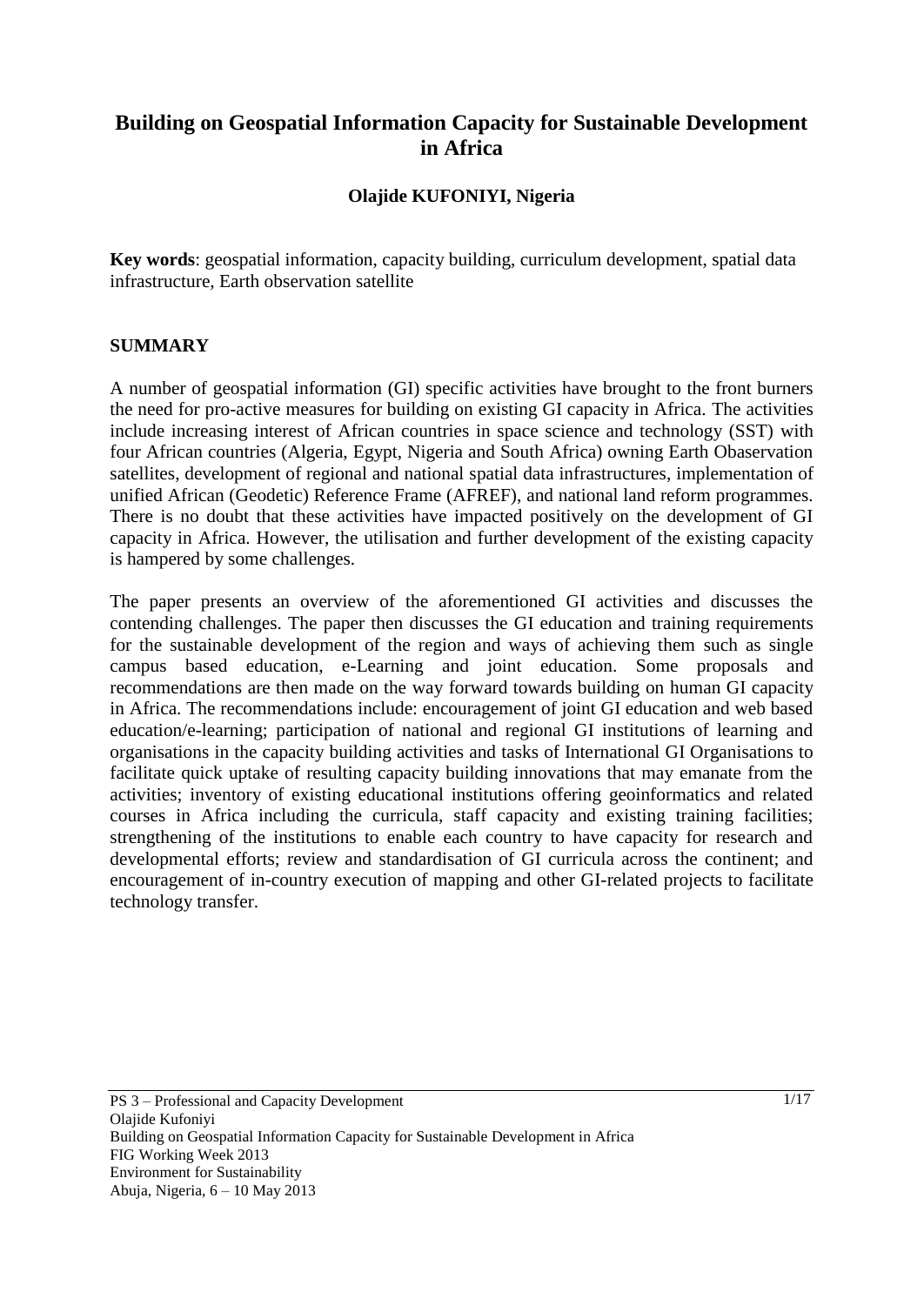# **Building on Geospatial Information Capacity for Sustainable Development in Africa**

#### **Olajide KUFONIYI, Nigeria**

#### **1. INTRODUCTION**

Provision of readily available, reliable and adequate geospatial information (GI) for sustainable national and integrated regional developments requires availability of critical mass of skilled manpower and an enabling environment. Notable efforts have been made in Africa in the past years to provide enabling environment for sustainable production, management, dissemination and use of GI in Africa through national, regional and international programmes and actions. These include the promotion of the development of, among others, Spatial Data Infrastructure (SDI) in African countries and the new Global Geospatial Information Management (GGIM) initiative of the United Nations (UN), both aimed at making geospatial datasets available, discoverable, better accessible, shareable, interoperable and re-usable.

At national and regional levels, commendable strides have been taken on the implementation of the African (Geodetic) Reference Frame (AFREF) to facilitate unified regional coordinate system for georeferencing and geospatial data integration. Furthermore, the use of Earth Observation satellite (EOS) data to generate development information is rapidly improving in Africa following the launching of EOS by African countries which led to increased awareness of decision makers and civil society in the applications of EOS and geospatial technology. The recognition of the immense opportunities offered by EO systems for regional cooperation and development has also led to the encouraging evolution of the concept of an African Resource Management Satellites (ARMS) constellation programme for which NigeriaSat-2 EO satellite is expected to be the first contribution.

Many African countries are also carrying out national systematic land registration programmes using rapid, relatively low-cost methodology and mostly funded by international development agencies. All the activities highlighted above include capacity building/improvement component and also serve as an indication that a significant capacity exists in Africa for sustainable production and utilisation of geospatial information.

This presentation therefore assesses the current status of GI activities in Africa and the challenges that must be addressed to ensure sustainability. The presentation then discusses some modalities for human capacity building to cope with sustainable production, management, dissemination and utilization of GI in Africa.

#### **2. KEY GEOSPATIAL INFORMATION ACTIVITIES DRIVING CAPACITY REQUIREMENTS IN AFRICA**

An assessment of the current status of geospatial information capacity in Africa is a necessary

2/17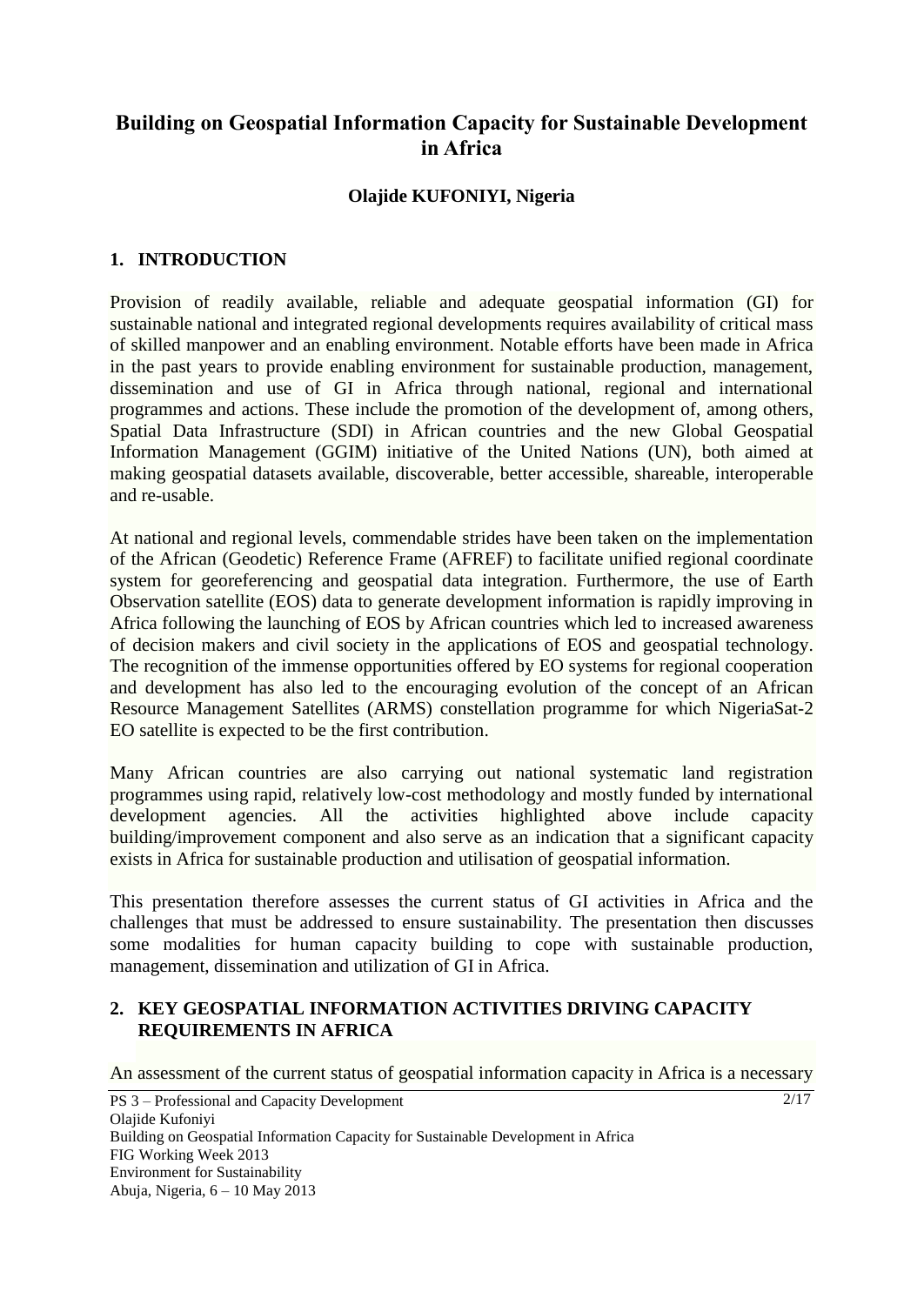precursor for the development of sustainable action plans to build on the existing capacity in the continent. Unfortunately, a comprehensive study and documentation of the status of GI capacity in the continent is lacking at the moment and perhaps should be one of the priority areas to be addressed in the regional and global geospatial initiatives. However, noteworthy are the commendable efforts made or being made by various international, regional and national organisations such as UNECA, UNOOSA, UNEP, UNDP, AARSE, EIS-AFRICA, etc. to facilitate the uptake of EO and geospatial technology in Africa through the promotion of the development of, among others, the spatial data infrastructure (SDI), unified geodetic reference frame and space science and technology (SST) in African countries. These key activities are briefly discussed in this section.

### **2.1 Spatial Data Infrastructure Development**

Many African countries are at various stages of SDI development with South Africa taking the lead with an already enacted SDI bill and an operational geo-portal. Majority of those that have somewhat commenced the process are at the stage of policy development and acquisition of some fundamental datasets while some are yet to commence any activity. At the regional level, through the efforts of the Geoinformation sub-committee of the UNECA Committee on Development Information, Science and Technology (CODIST-Geo), the following projects were already completed: definition and determination of fundamental geospatial datasets for Africa; catalogue of fundamental geospatial datasets for Africa and gap analysis for all the countries; while the project on "Guidelines for Best Practices for the Acquisition, Storage, Maintenance and Dissemination of Fundamental Geo-spatial Datasets" was in progress, with the outline of the document and document specification completed (CODIST-II, 2011, p.35).

Furthermore, ten themes of fundamental datasets have been defined for the regional SDI but these datasets are either not available at all in many countries or they are largely not available in the form and currency required to contribute to the fundamental datasets of the national or regional SDI. For example, in many countries, 1:50000 topographic maps that serve as base maps are out-of-date and in analog form; cadastral maps/databases are mostly not available; coherent and standardized geographic names are not yet available; while in most cases geodetic controls are not yet unified and adjusted and are not in sufficient density. The situation is similar with respect to the other fundamental datasets.

Further on the SDI initiative, a metadata profile for Africa has been developed but this has to be implemented in a case study to guide adaptation at national level. Many countries have also contributed to the World Health Organisation's Second Administrative Level Boundaries (SALB) database, which is an important dataset for planning and implementation of development projects at national and regional levels. Another key geographic dataset for a national SDI is the national street address; a very important dataset for all location-based services. A national coverage of this vital dataset is not available in most African countries.

Also worthy of note are the on-going global and regional initiatives such as GMES and Africa, UNSPIDER, GEOSS, AMESD, GGIM and various internationally supported national land reform programmes through which fundamental datasets are being made available and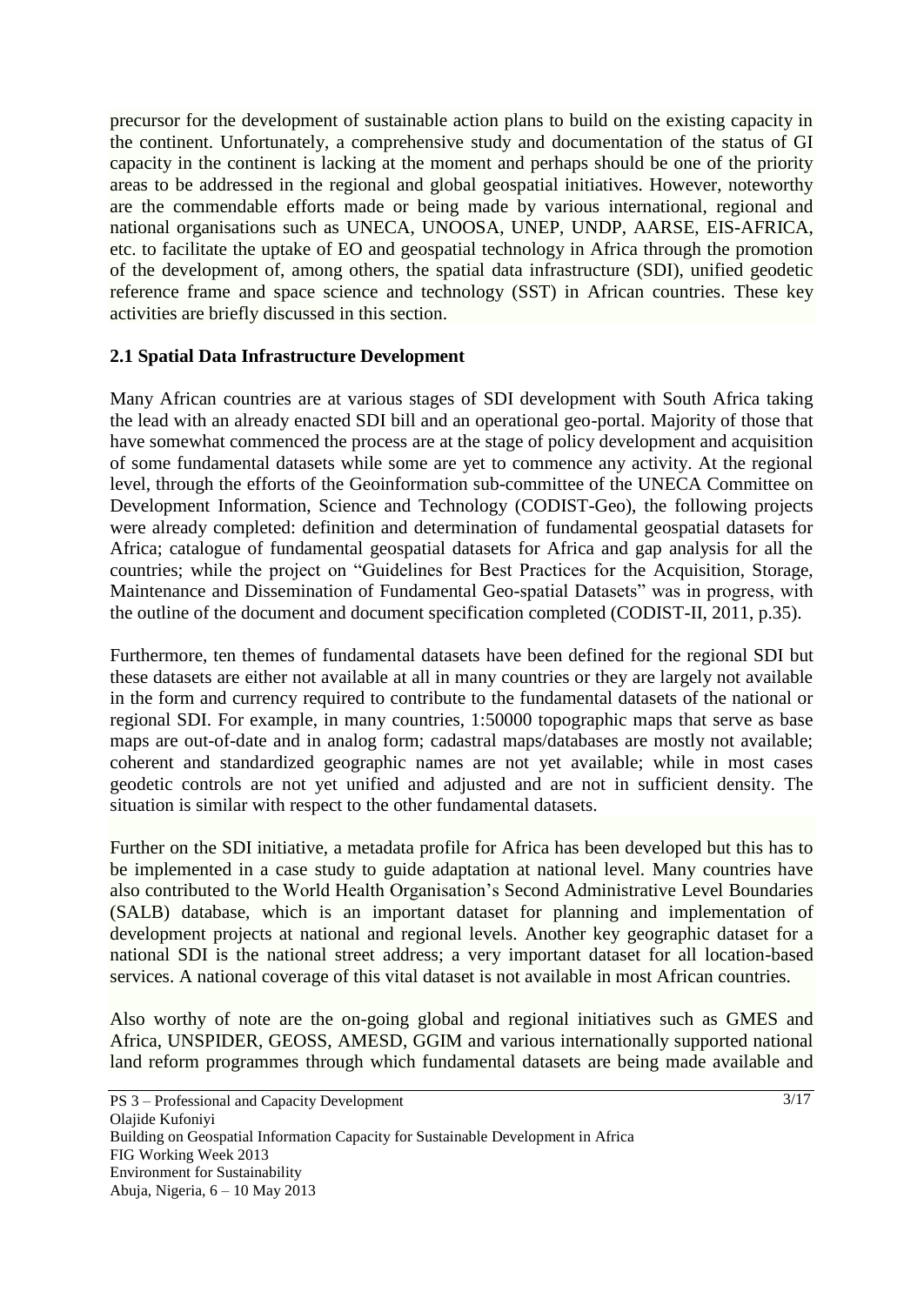capacity are being built upon, as well as support of international geospatial organisations for regional development programmes such as the ICA's Working Group on MAfA, ISPRS, IAG and FIG.

#### **2.2 African (Geodetic) Reference Frame (AFREF)**

Notable progress has also been made on the implementation of AFREF with the AFREF Operational Data Centre (ODC) having access to approximately 110 continuously operating permanent GNSS reference stations (CORS) as at December 2012 (see Figure 1), although (probably due to infrastructure challenges) only 49 of the stations on average, are archiving data daily at the ODC (Wonnacott, 2013). Many countries and states/provinces within countries have also established a number of CORS in their jurisdictions which are yet to be integrated into AFREF; for example, the Nigerian Permanent GNSS Reference Network (NIGNET) at end of 2012 has 15 fully-operational COR stations in various parts of the country (Edozie and Adebomehin, 2013) (see Figure 2) while the Lagos State Gvernment of Nigeria has one and the State of Osun (Nigeria) has three stations.



PS 3 – Professional and Capacity Development Olajide Kufoniyi Building on Geospatial Information Capacity for Sustainable Development in Africa FIG Working Week 2013 Environment for Sustainability Abuja, Nigeria, 6 – 10 May 2013

4/17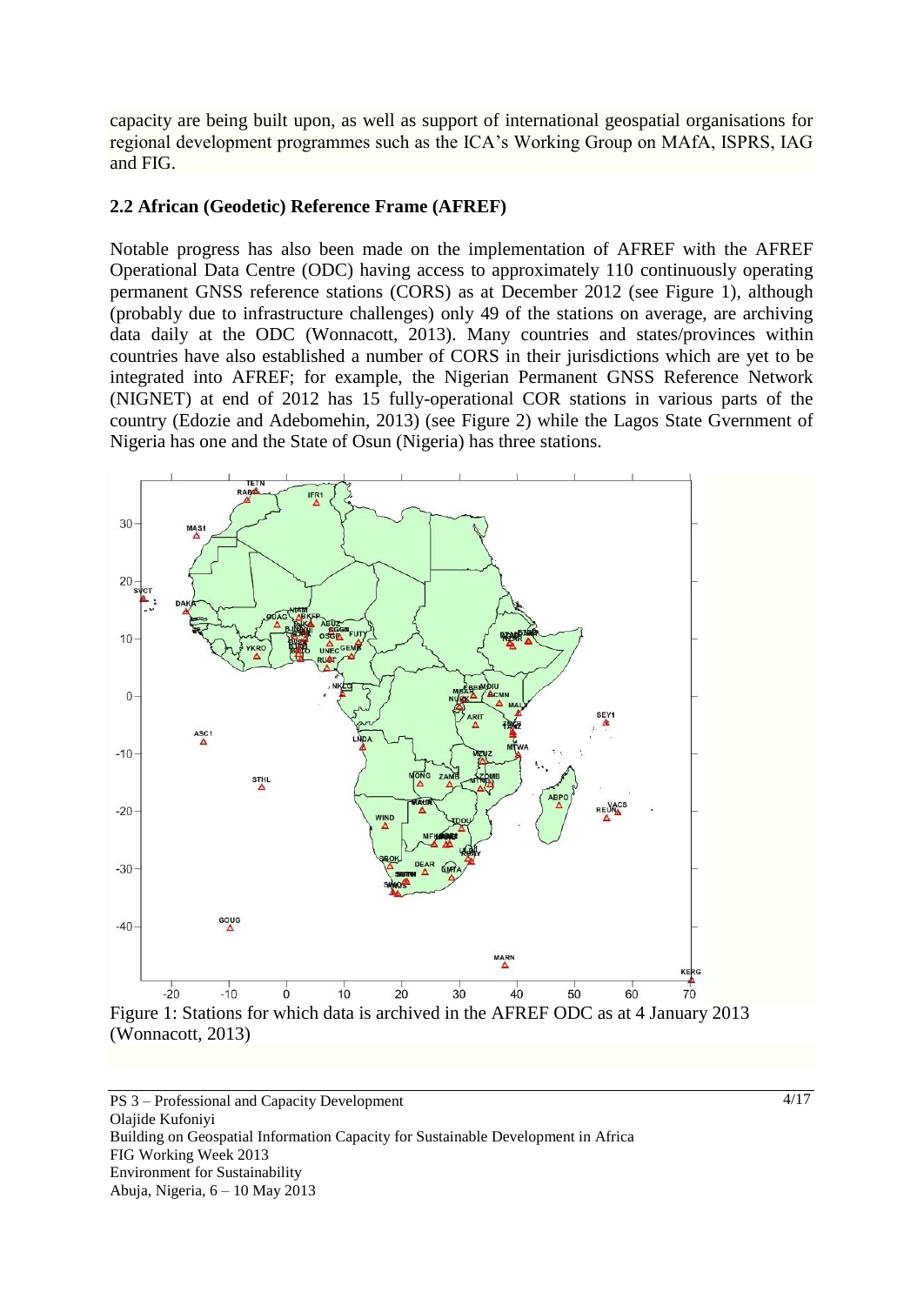

Figure 2: Nigerian Permanent GNSS Reference Network (Edozie and Adebomehin, 2013)

### **2.3 Space Science and Technology Development**

The use of EOS data to generate development information is rapidly improving in Africa as attested to by the 2008 USGS Remote Sensing in Africa Survey (USGS, 2008). This is especially so, following the launching of EOS by African countries – Algeria (AlSat-1, AlSat-2), Nigeria (NigeriaSat-1, NigeriaSat-2 and NigeriaSat-X), Egypt (EgyptSat-1) and South Africa (SumbadilaSat-1) within the last ten years, which led to increased awareness of decision makers and civil society in the applications of EO system and GIS. The availability of free archived Landsat data and SRTM DEMs and cheap alternatives like ASTER data are also making satellite data become more affordable. All these are expected to improve the production of fundamental datasets in Africa provided human capacity is adequate.

Specifically the two new Nigeria's EO satellites, NigeriaSat-2 and NigeriaSat-X, were launched on 17<sup>th</sup> August, 2011. The NigeriaSat-X was built completely by Nigerian Engineers who were trained at the Surrey Satellite Technology Ltd. The satellite carries two pay loads: a 32m resolution (as continuation of NigeriaSat-1) and another 22m resolution sensor. NigeriaSat-2 is a 300 kg Earth observation satellite with four multispectral channels having 2.5m spatial resolution in panchromatic mode and 5m in multispectral mode (SSTL, 2011). Furthermore, it has capability for stereo imaging. It will therefore significantly boost African capabilities for GI production for developmental activities such as natural resource management, as well as aid disaster risk reduction through the Disaster Monitoring Constellation.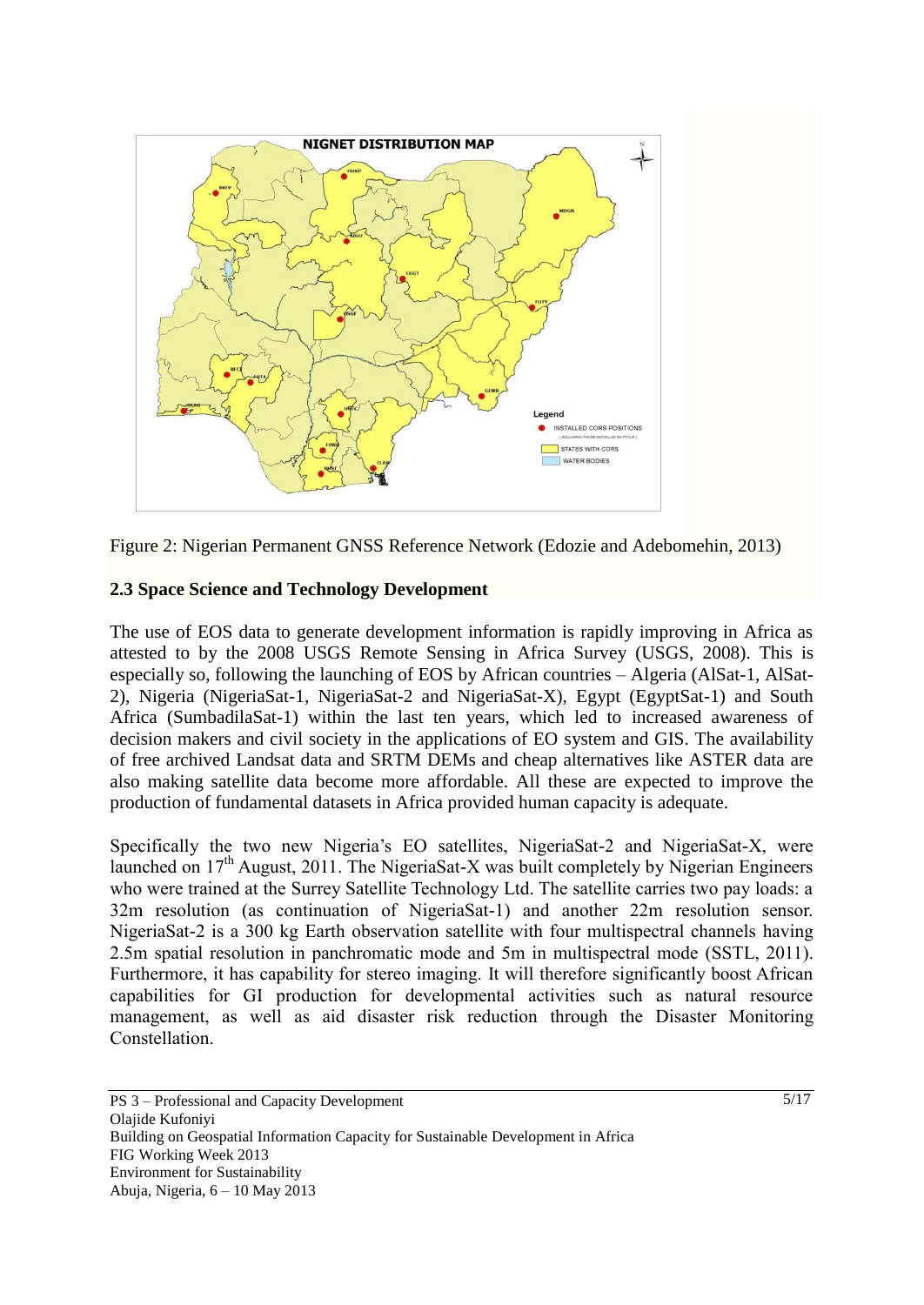The ARMS constellation programme has also been officially endorsed by the governments of Algeria, Nigeria, South Africa and Kenya, and is open to other African countries that may be interested in joining the venture in the future. The new NigeriaSat-2 satellite is expected to be Nigeria's contribution to the initiative thus signaling its practical implementation with the expected improved availability of satellite images for GI production in Africa.

Furthermore, three African countries have operational Communication satellites, namely Egypt, Morocco and Nigeria, which have the potential to improve ICT infrastructure for GI production, management and use in Africa.

## **2.4 Land Reform Programmes**

Land reform has taken front seat in the national development programmes of many African countries including Nigeria. These programmes are utilizing innovative low-cost, space-based data acquisition method and GIS-based title registration to aid country-wide rapid systematic parcel registration and are contributing to the density of continuously operating reference stations in Africa. Although many personnel have been trained at various levels through their human capacity building programme, such a programme requires incorporation of low-cost methodologies in our education and training curricula for life-long learning and sustainability of the programme itself.

## **2.5 New Trends**

Current advances in space and Geo-ICT technologies offer great opportunities for advancement of GI production, management, dissemination and use in Africa. It is therefore necessary to build on existing capacity for the utilization of the various new and emerging trends including:

- i. Cloud computing especially for the storage and processing of high volume geospatial datasets in the cloud.
- ii. Use of free and open source software (FOSS) for various GIS applications, metadata catalogue and clearinghouse implementation.
- iii. Use of global datasets to generate appropriate fundamental datasets at cheaper rates
- iv. Appropriate use of volunteered geographic information (VGI) / Community mapping/ crowd sourcing for continuous data updating
- v. Building on mapping capacity for appropriate use of modern mapping technology such as LiDAR (Light detection and ranging), UAS (Unmanned Aerial System), etc.
- vi. 3D (geometry and topology) GIS implementation: 3D Cadastre, 3D City Models, etc.

# **3. GEOINFORMATICS EDUCATION AND TRAINING REQUIREMENTS**

# **3.1 Education Content and Context**

Table 1 shows a categorization of capacity building for Geoinformatics of which education and training are part and parcel.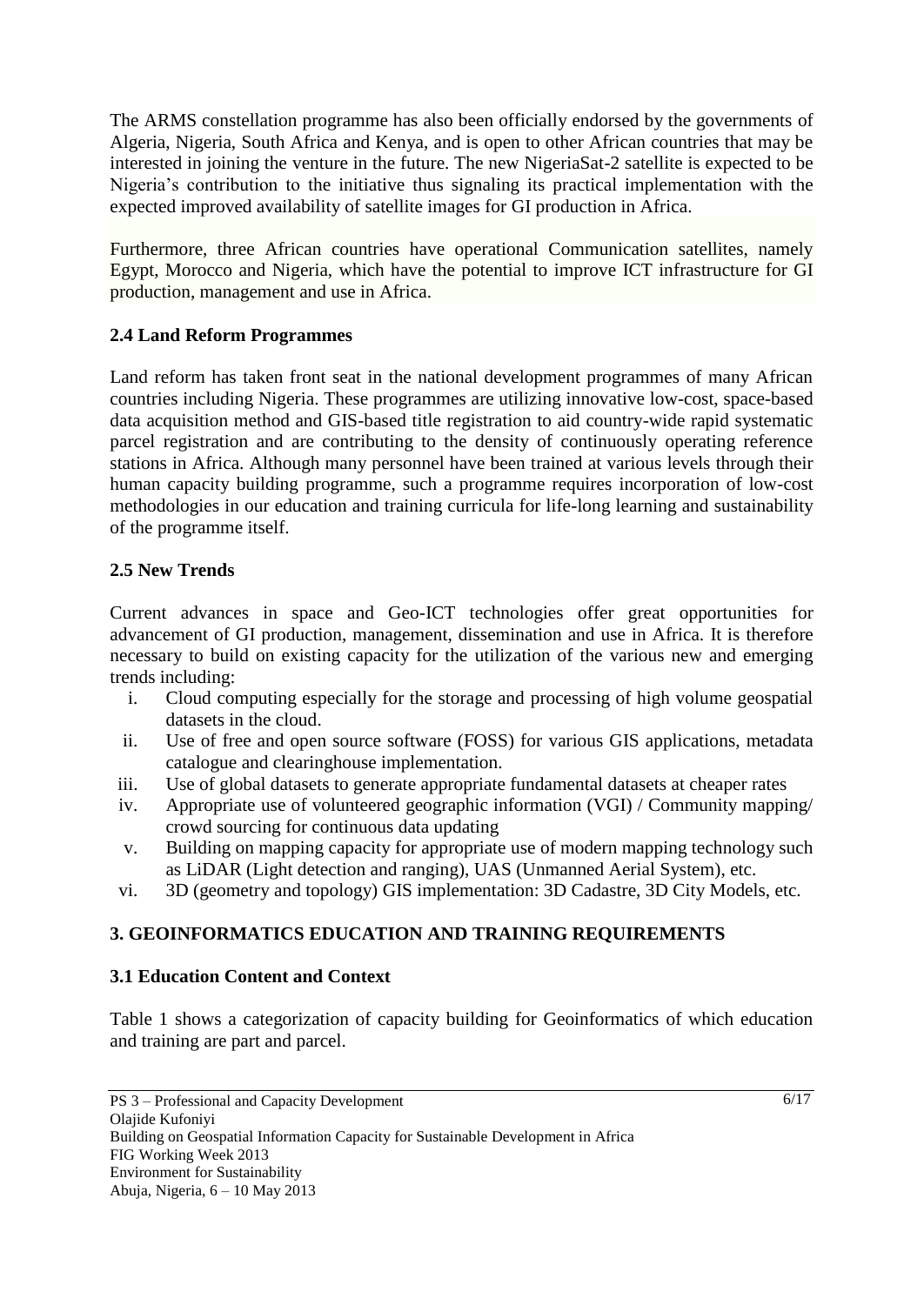|                                      | <b>PURPOSE</b>                    | <b>FOCUS</b>                                                                                                                                                                              |
|--------------------------------------|-----------------------------------|-------------------------------------------------------------------------------------------------------------------------------------------------------------------------------------------|
| APACITY BUILDING F<br>GEOINFORMATICS | Human<br>resources<br>development | Supply of technical and professional<br>personnel                                                                                                                                         |
|                                      | Organizational<br>strengthening   | Strengthening the<br>management<br>capacity of organisations;<br>institutionalise geo-ICT solutions<br>(systems and processes) as well as<br>strategic management principles              |
|                                      | Institutional<br>strengthening    | of<br>Strengthen the<br>capacity<br>organisations to develop $\&$ negotiate<br>appropriate mandates and modus<br>operandi as well as appropriate (new)<br>legal and regulatory frameworks |

Table 1: Three levels for capacity building (Georgiadou and Groot, 2002)

According to UNECA (2001), "*the future orientation of GIS does not lie in the technology itself* (since this can be said to be mature)*, but in its use to process data to support spatial decisions and services.*"

Consequently, GI must be produced according to a common national standard and be made available and accessible for use in diverse fields of national development. However, one of the pre-requisites for being able to achieve this is that sufficient human and technical resources must be available to produce, manage, disseminate and use GI.

Because of the diverse nature of GI applications, experts from one specific discipline can seldom address all aspects involved, more so when the application domains cover a wide variety of fields (natural resources management, agricultural resources management, urban management, environmental issues, land administration, etc.). Consequently, geoinformatics has to be seen in an interdisciplinary context but still requiring specialization to enable professionals to keep up to date with the state of the art in their field of expertise. This means that a single program cannot satisfy all requirements; rather we need a related family of education and training programs, which will enable us to produce experts in diverse application domains.

However, geoinformatics education should be strong at conceptual level so that its graduates can be versed not only in the use of geospatial technology but also in its development. With data acquisition fast becoming a black box, the education program needs to also focus on spatial data analysis, applying more rigorous mathematics and spatial statistics. While noting that data acquisition procedure is fast becoming a black box, reducing the required knowledge to knowing which buttons to press and the teaching of this through particular applications, the need for a fundamental understanding of data quality is recognized by geoinformatics teachers. However, the understanding of data quality in turn depends on understanding the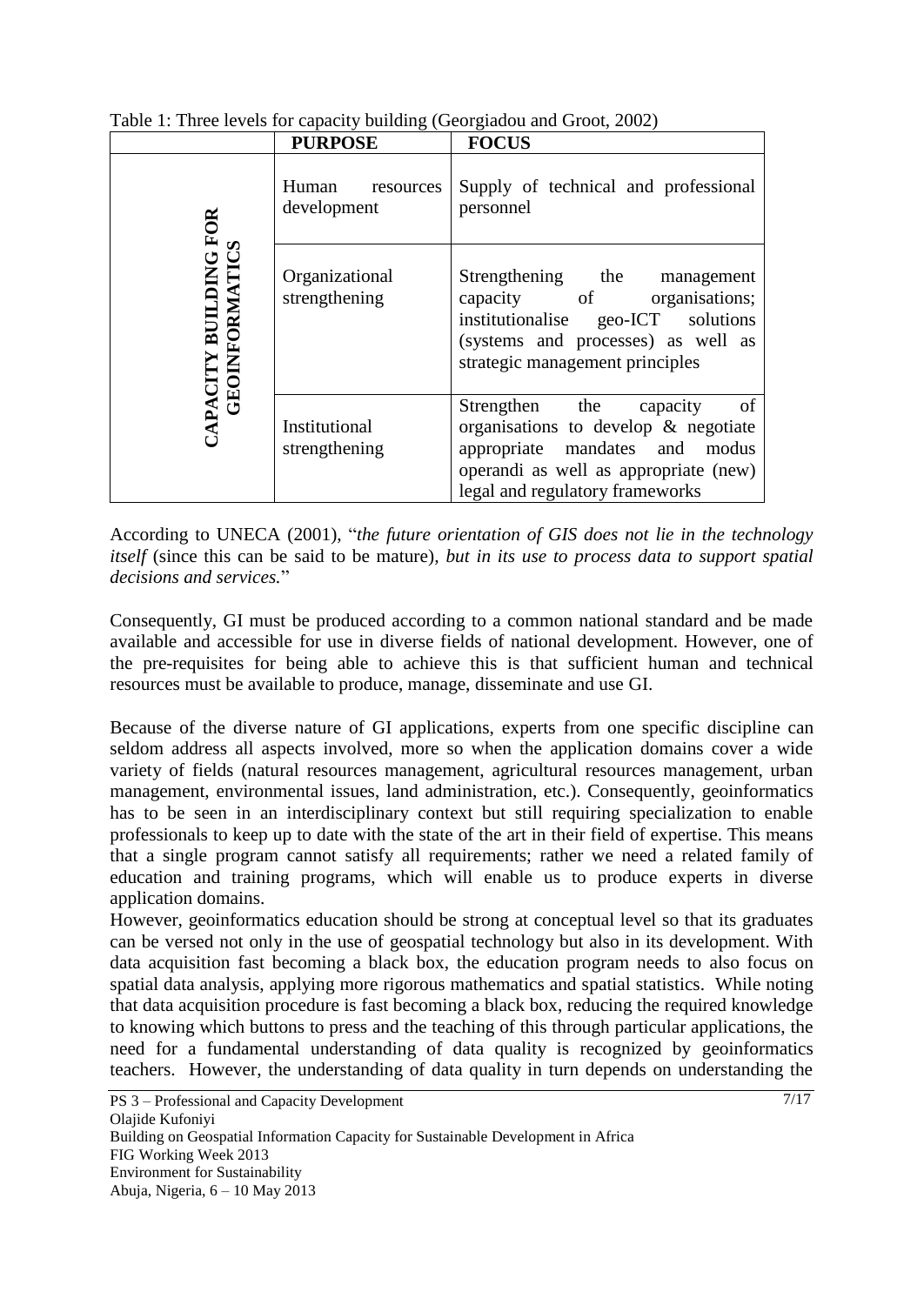underlying algorithms used to create or capture and process the data (Dale, 1999). Thus, apart from the traditional branches of mathematics studied in surveying and mapping disciplines, new areas of geoinformatics especially aspects of spatial reasoning such as spatial data modelling, also require strong mathematical foundation in areas such as set theory, fuzzy set and fuzzy logic, graph theory, simplexes and complexes, topology, etc.

Again, the growing availability of faster means of data acquisition using black-box technique will continue to lead to proliferation of spatial data of diverse sources, resolution and quality. This has led to the growing need for those who understand spatial data integration issues, understand the propagation of uncertainty in spatial data handling and analysis, can advise on supplementary data collection, know how to communicate spatial information, and have the skills to create and maintain key spatial data infrastructure (Kufoniyi, 2004).

Moreover, they should possess the knowledge of every link and data flow in the geoinformatics process from spatial data collection, through spatial analysis and application, to spatial information communication. They must be able to give advice on alternative approaches and the cost versus quality implications. For any client's spatial information goal, our graduates must know how to achieve it in the most cost-effective way. Thus they require not only ability to find technical solutions but to also construct the business case for any technical solution.

## **3.2 Levels of Training Requirements**

 $\overline{a}$ 

The required geoinformatics education and training programs should be geared towards the following four levels (Kufoniyi, 1999):

- (a) High-level policy-makers, which can be achieved through short-term workshops in the fundamental as well as institutional aspects of geoinformatics particularly when GIS implementation is being initiated.
- (b) Management and Professional staff: New employees in this category should be already educated in the modern technology while opportunity must be also provided for midcareer training and retraining of those already in employment for the purpose of broadening their outlook and keeping up to date on modern developments in geoinformatics.
- (c) Technical Support Staff: Education and training/retraining of technicians and technologists for efficient production, management and use of GI.
- (d) General Public: through mass media and public lectures, to sensitise the public on the benefits derivable from GIS and GI production.

### **3.3 Existing Human Capacity Development Institutions and Organisations**

In the area of human capacity development, various institutions and organisations exist and are grouped into the following four categories:

a) Regional Centres: e.g., RECTAS<sup>1</sup> (a bilingual Centre – English & French, offering education and training programmes at technical and postgraduate levels),  $RCMRD<sup>2</sup>$ 

<sup>&</sup>lt;sup>1</sup> Regional Centre for Training in Aerospace Surveys (RECTAS), www.rectas.org

<sup>&</sup>lt;sup>2</sup> Regional Centre for Mapping of Resources for Development (RCMRD), www.rcmrd.org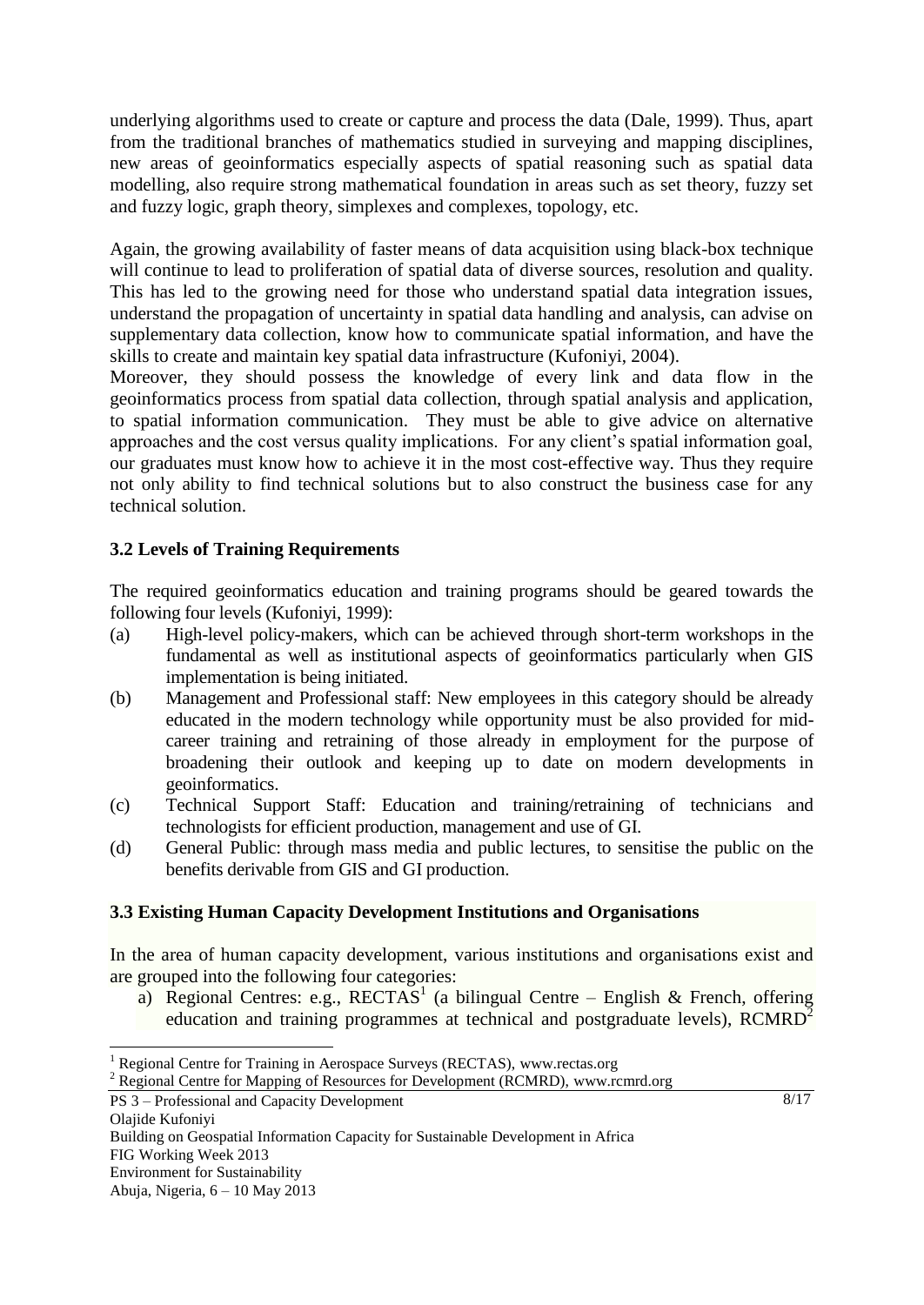(short-courses and project training),  $AOCRS<sup>3</sup>$  (networking),  $ACMAD<sup>4</sup>$  (weatherrelated courses/projects), ARCSSTE-E<sup>5</sup> (postgraduate courses in English), CRASTE- $LF<sup>6</sup>$  (postgraduate courses in French) and AGRHYMET<sup>7</sup> (short-courses/project training in French);

- b) National specialised institutions offering regular and/or short-term training programmes in GI, such as: CRTS<sup>8</sup> (Morocco), CSE<sup>9</sup> (Senegal), CERSGIS<sup>10</sup> and Ghana School of Surveying and Mapping (Ghana), and Federal School of Surveying (Nigeria)
- c) Universities and Polytechnics offering courses at diploma, first degree and postgraduate levels – e.g. 13 Universities are offering Surveying  $\&$  Geoinformatics education in Nigeria apart from many more Geography departments running RS & GIS postgraduate education.
- d) Organisations/Professional Networks that regularly organise conferences and workshops such as:  $AARSE<sup>11</sup>$ , EIS-Africa<sup>12</sup> and African Leadership Conference on Space Science and Technology; also such national networks like Nigerian Insitution of Surveyors (NIS) and Geoinformation Society of Nigeria (GEOSON).

While the Universities and Polytechnics concentrate mainly on regular education courses mostly leading to the production of new graduates, the specialized institutions focus more on manpower development through the education and training/retraining of serving officers. Furthermore, flexibility is possible in the specialized institutions, facilitating running of their programmes in short modules to permit continuing education of serving officers through short courses that are part and parcel of the regular programmes.

# **4. CHALLENGES FACING CAPACITY DEVELOPMENT AND UTILISATION IN AFRICA**

It is clear from section 2.0 that human capacity in geoinformatics is improving in Africa but the quantity, quality and utilisation are still low due to a lot of challenges some of which have been addressed by various authors in different forums e.g., Ruther, 2001; UNECA, 2001; Kufoniyi et al, 2002; Kufoniyi, 2006a. Some of the challenges are still with us and are reviewed in this section before proposing ways of meeting some of them in sections 5 and 6.

 $\overline{a}$ 

 $9/17$ 

<sup>3</sup> African Organisation of Cartography and Remote Sensing (AOCRS)

<sup>4</sup> African Centre of Meteorological Applications for Development **(**ACMAD**)**, www.acmad.net

<sup>5</sup> African Regional Centre for Space Science and Technology Education in English (ARCSSTE-E), www.arcsste-e.org

<sup>6</sup> Le Centre Régional Africain des Sciences et Technologies de l'Espace en Langue Française (CRASTE**-**LF) (www.crastelf.org.ma)

<sup>7</sup> AGRHYMET Regional Centre, www.agrhymet.ne

<sup>8</sup> Le Centre Royal de Télédétection Spatiale (CRTS), www.crts.gov.ma

<sup>9</sup> Centre de Suivi Ecologique (CSE) www.cse.sn

<sup>&</sup>lt;sup>10</sup> Centre for Remote Sensing and Geographic Information Services (CERSGIS), www.cersgis.org

<sup>&</sup>lt;sup>11</sup> African Association of Remote Sensing of the Environment (AARSE), www.africanremotesensing.org

<sup>&</sup>lt;sup>12</sup> EIS-AFRICA, www.eis-africa.org

PS 3 – Professional and Capacity Development Olajide Kufoniyi

Building on Geospatial Information Capacity for Sustainable Development in Africa FIG Working Week 2013

Environment for Sustainability

Abuja, Nigeria, 6 – 10 May 2013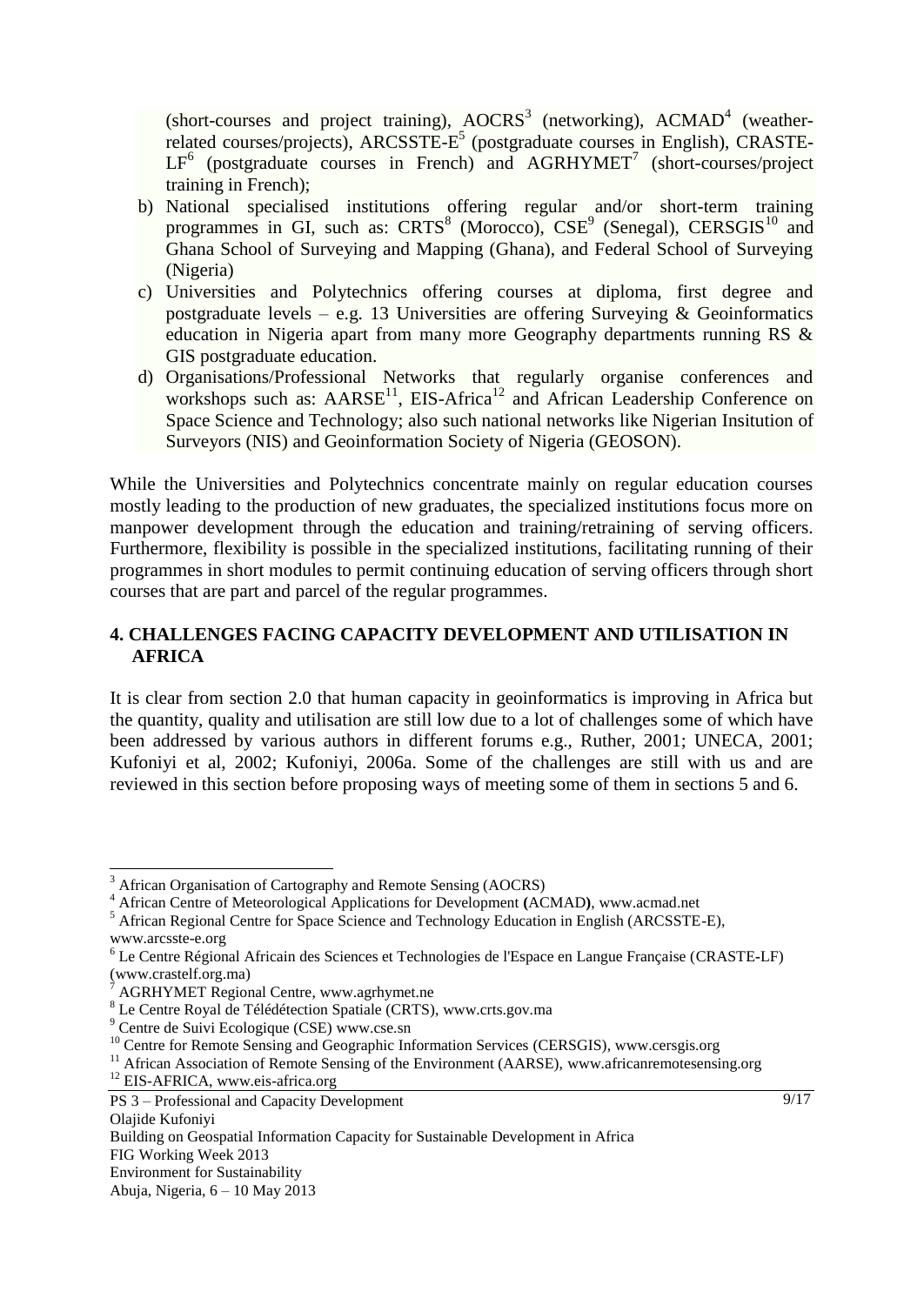- (i) Obsolete curricula and facilities: Many of the institutions of higher learning are running obsolete programs with analogue-dominated, or completely analogue equipment, methods and academic staff such that moving from this phase to a completely digital domain will require a huge capital.
- (ii) Continued use of obsolete production techniques in production organisations: Some of the GI-related production organisations still operate in the analogue domain, which means that new graduates who have been trained in a completely modern technology become "misfits" in such organisations due to lack of appropriate equipment and environment for them to work. This creates dilemma for institutions in deciding on whether to go the whole hog of modernizing their curricula or to "hybridize" the obsolete programs.
- (iii) Difficulty of releasing many officers for long-term training at the same time: Serving career officers that require retraining are many whereas it is not feasible to allow more than a few to go for a long-term training (within or outside the country), making short-term training a very important component of GI education programmes. This further gives credence to the need for modular curricula that will enable interested persons to join short module(s) of interest and then go back to their jobs. A modularized education programme is however difficult in our institutions, some of which are still teaching subjects that span a whole session.
- (iv) Lack of intra-campus cooperation among relevant departments even in the same institution leading to duplication of effort and uncoordinated programmes and courses especially at postgraduate levels. Athough no single program can satisfy all the GI education requirements of all the socio-economic sectors of a country, there are common (core) courses, which should be run in one department such that students from other departments can attend the course rather than duplicating the subject in every department.
- (v) Lack of financial resources for overseas training: Many organizations in African countries cannot afford to send many members of staff on training overseas due to financial constraints, especially considering the number of persons to be trained before achieving capacity utilization.
- (vi) Absence of uniform academic standard and lack of networking: Uniform academic standard and proper networking would have facilitated sharing of human and other training facilities thereby addressing the problem of inadequate number of trained personnel and lecturers.
- (vii) Lack of provision for continuing education and training: This makes African geoinformatics lecturers and practitioners to be out of date quickly and therefore unable to sustain a dynamic curriculum.
- (viii) Inadequate enabling technologies: Many of the enabling technologies for modern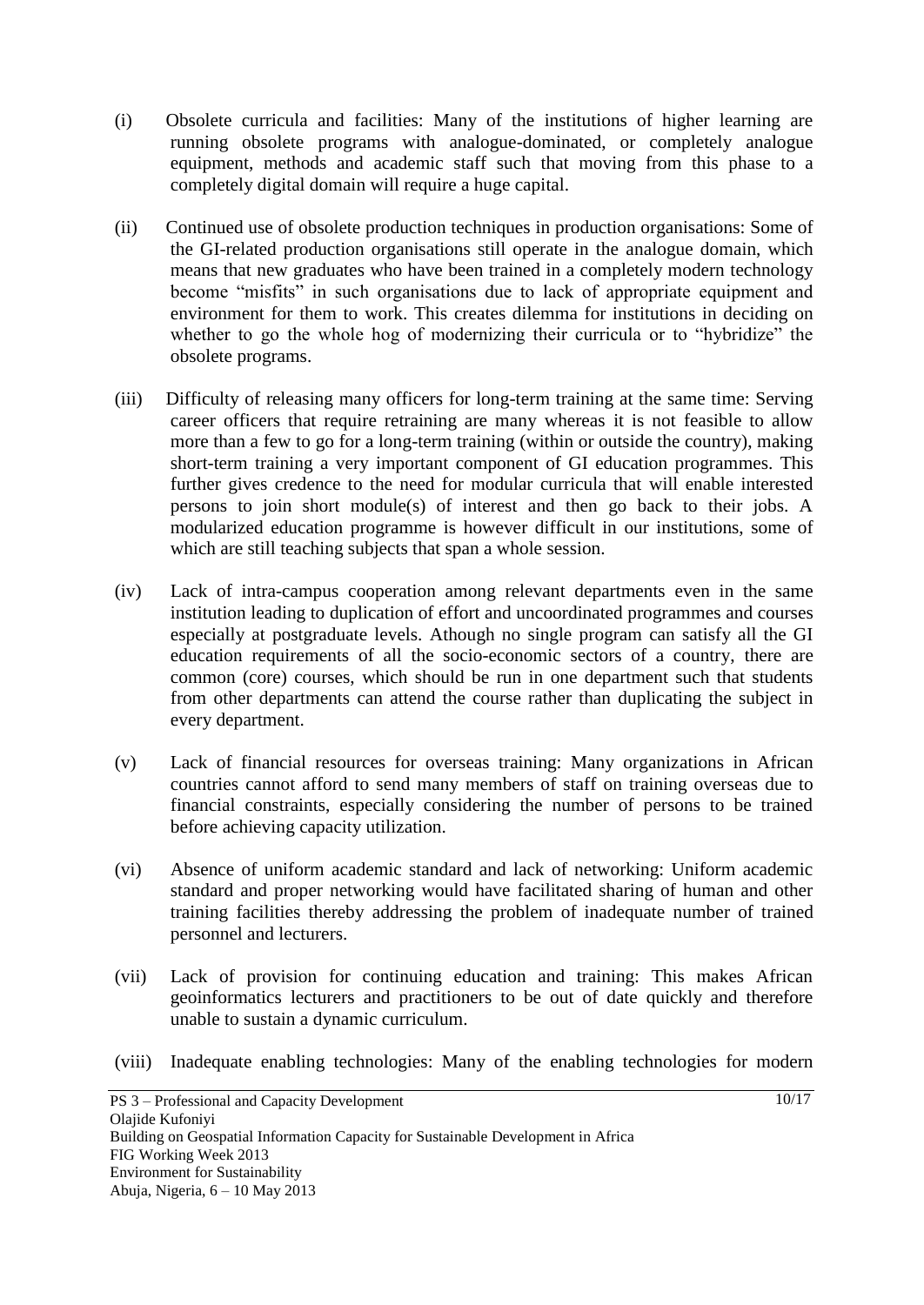geoinformatics curricula are in various stages of development in Africa. For example, even though internet is commonplace in some countries, the bandwidth is often too narrow while there are still countries where it is very difficult to come by, consequently developing web-based and e-learning curricula in such countries will not make sense.

- (ix) Insufficient capacity utilisation and knowledge transfer: The common practice in many African countries is that GI projects are given to foreign-based organisations for execution with little or no involvement of local expertise even where such expertise exist. More often than not, the projects are completely implemented outside the country and simply locally deployed without any local content even when local implementation is possible. These do not encourage utilisation of skilled local capacity and technology transfer. Moreover, in many cases, personnel that were trained abroad are often assigned to un-related tasks when they return and are not able to utilise or transfer the knowledge gained to others. There is also a lack of participation in relevant international events and organisations due to financial constraint.
- (x) Fast evolution of technology: Geospatial and Information & Communication technologies offer tremendous opportunities but changes are often so rapid for organisations and personnel to catch up with usually due to financial constraint to purchase updates or re-train staff. Moreover, due to rapid changes in technology, trained personnel would already require retraining within a period of five years after graduation.

# **5. WAYS OF ACHIEVING REQUIRED GI EDUCATION AND TRAINING**

The situation report and challenges summarized above indicate the daunting education and training tasks that institutions of higher learning in Africa must address. The education and training needs can be addressed through three main options, namely: the conventional *face-toface* on-campus education and training in a University, polytechnic, or specialized institution; e-Learning and web-based distance education; and joint/cross-border education.

### **5.1 Face-to-Face On-Campus Education & Challenges**

The role of higher institutions of learning in producing skilled manpower in surveying and geoinformatics through the conventional on-campus mode cannot be overemphasized. Unfortunately, many of these institutions are facing a lot of challenges. In Nigeria for example, as at end of 2012, there are 13 Universities and 18 Polytechnics running surveying and geoinformatics programme. But all these universities, due to inadequate training facilities produce on the average, less than 300 geoinformatics graduates at all levels per year while the polytechnics produce less than 500 technicians and technologists per year. Even then, because of the relatively obsolete content of the programme, many of the new graduates require further training before they can be usefully engaged in modern production work. Furthermore, on the average, only about 80 of the University graduates are able to fulfil the necessary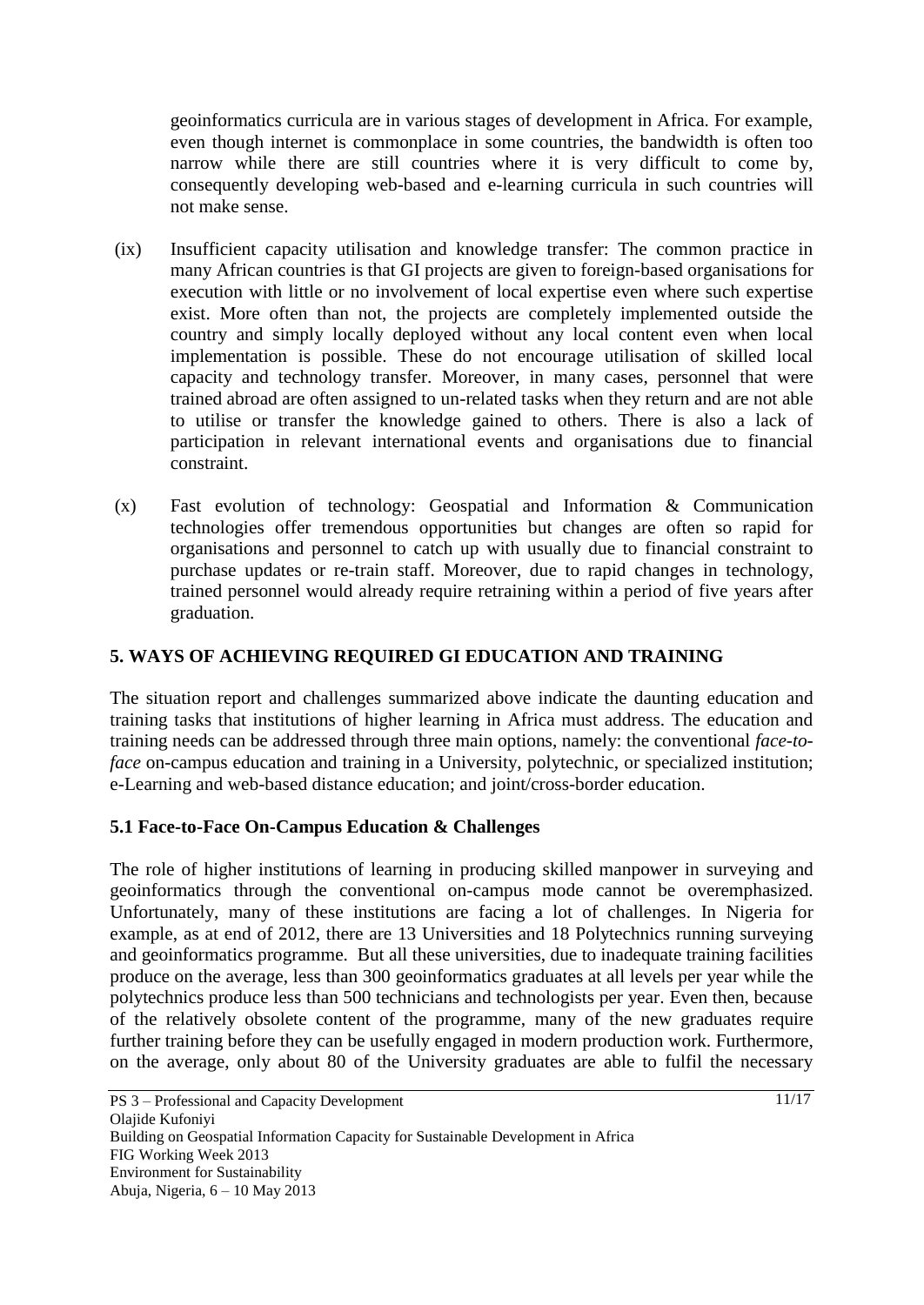conditions for registration by the Surveyors Council of Nigeria per year (Solesi, 2005).

In some countries, the departments face the threat of being closed down due to dwindling students' enrolment as a result of obsolete content, and lack of equipment and personnel to meet accreditation standards. Between 2003 and 2005, RECTAS gave out analogue photogrammetry plotters (which are still accepted as relevant equipment for accreditation in the country) to 12 of the 18 polytechnics and 2 Universities in Nigeria in a situation where RECTAS was getting rid of the equipment in line with the Centre's modernized training curricula.

It is obvious from the foregoing that apart from production organizations, training institutions themselves require capacity building to enable them to meet the training requirements of the various countries and in order to make significant impact through multiplier effect, enhancement of the capacity of the training institutions must receive priority attention than the production organizations.

### **5.2 e-Learning**

Human capacity development can also be improved through e-learning, however, there are many obstacles limiting effective deployment of this method (Kufoniyi, 2010). While opensource software maybe available for participants of this scheme, the enabling environments are usually inadequate. The challenges facing effective deployment of this approach include:

- low human capacity in ICT
- low density of ICT, and
- lack of broadband internet

However, some form of e-learning and distance education can still be incorporated into the capacity development programmes by sending course materials in a CD to the participants.

### **5.3 Joint Education Programmes and Networks**

The positive roles of cross-border education and educational networks in rapid capacity building have been well articulated by various authors (see for example, Molenaar, 2002, Kufoniyi, 2010). The various categories and potential contributions of educational networks have also been well discussed (see for example Kufoniyi et al, 2002 and Kufoniyi, 2006b). To achieve the capacity needs at various levels, the joint education programme can be designed at different levels, including the following:

- (a) Master of Science course with a duration of 18 months;
- (b) Professional Master or Post-Graduate diploma course with duration of 12 months;
- (c) Short term refresher courses; and
- (d) PhD by sandwich

These can be implemented using different models. For example, the National Universities Commission (NUC) of Nigeria permits any of the following three models for the provision of cross-border university education in Nigeria (NUC, 2009):

- The Twinning/Articulation Model where a foreign university (recognised and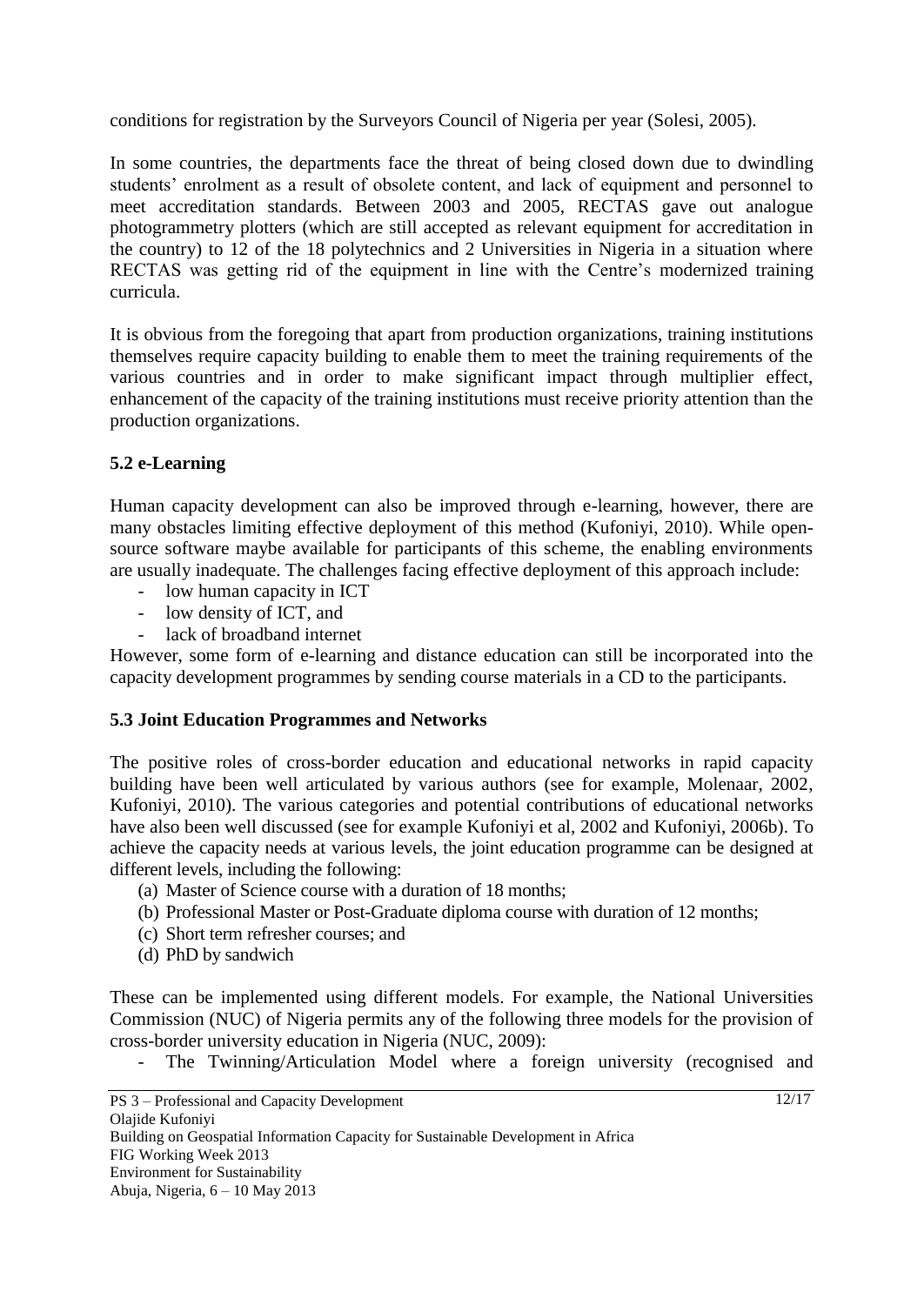accredited by competent authorities in its home country) collaborates with an approved Nigerian university to offer courses, enrich curricula content and pedagogy and or offer joint or dual degrees through articulation arrangement.

- The Branch Campus Model: This model permits a foreign university to avail itself of the NUC standing procedure for the establishment of private universities, and establishes its campus anywhere in Nigeria. Such a campus must be a replica of the parent institution in the home country and must meet the standards and quality assurance requirements currently applicable to Nigerian Universities.
- The Open & Distance Learning (ODL) Model which involves the provision of quality academic programmes and courses leading to the award of degrees, without the constraints of time and space in line with the stipulations of the guidelines for open & distance learning in Nigerian Universities.

In general, joint education network can be categorized into two (Kufoniyi et al, 2002):

- South-South joint education network
- North-South joint education network

The south-south education network is limited to collaboration among two or more institutions of learning in the south (developing countries) carrying out joint research, education and training programmes thereby sharing facilities. The collaboration can be among institutions that are located in the same country (intra-national) or in different countries (international) but only in developing countries, African countries in this case. Examples of intra-national collaborations exist in various countries. The north-south joint education network on the other hand involves the collaboration of one or more institution(s) in the developing country/countries and one or more institution(s) in the developed country/countries.

Joint education scheme has the advantage of regular update of curriculum including staff and student exchange programmes. It has great potentials to contribute to rapid national and regional development by:

- Providing qualified graduates for immediate employment and productivity.
- Retraining existing personnel for improved productivity and introduction of modern production techniques.
- Retraining academic staff of other institutions.
- Significant saving in foreign exchange through efficient local training and reduced stay abroad.
- Assisting production organizations through well-equipped consultancy services.

# **6. BUILDING ON EXISTING HUMAN CAPACITY: SOME PROPOSALS**

The problems of capacity building for geoinformatics in general, and in the context of education and curriculum development in Africa are complex but not insurmountable. Various authors have already suggested solutions (see UNECA, 2001; Ruther, 2001; Nkambwe, 2001; Kufoniyi et al, 2002; and Kufoniyi, 2011), some of which are re-iterated below: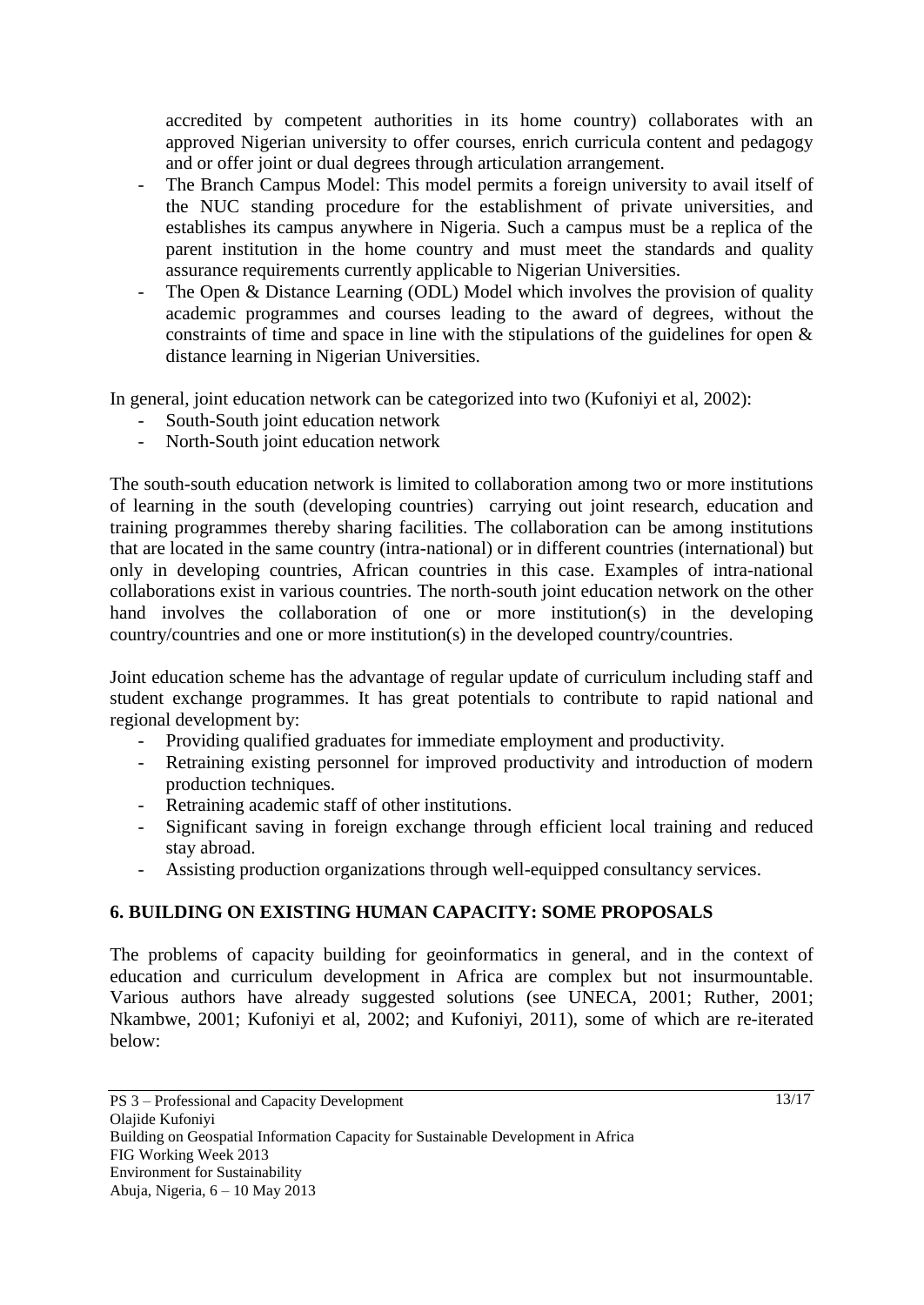(a) The starting point is to carry out an inventory of existing educational and training institutions offering geoinformatics and related courses in Africa including the curricula, staff capacity and existing training facilities. A survey of the ad hoc, user oriented short courses being offered outside the traditional geoinformatics community should also be conducted.

(b) Governments at various levels need to strengthen national and regional institutions of learning to enable each country to have capacity for geospatial research and developmental efforts in its national institutions. Overall, the goal should be to build on the existing capacity to enable each country enhance its scientific and technical knowledge and experience in the applications of Geodesy, Photogrammetry, Remote Sensing and Spatial Information Sciences in addressing Africa's needs.

(c) We need to develop unified and standardised geoinformatics curricula at all levels (PhD, MSc, PGD, BSc, Technologist and Technician) for implementation in all higher institutions of learning in Africa. A 'leaf can be borrowed' from the Joint Board of Geospatial Information Societies - JBGIS' Geoinformation Book of Knowledge – GiBoK. While the continent-wide unified curricula are being worked on, the institutions should individually (or nationally, where a regulatory body exists) modernize their curricula to be responsive to long-term education at various levels as well as short-term training and re-training in geoinformatics.

(d) It is recommended to establish an *African Network of Geoinformatics Education* comprising of African universities, regional centres and polytechnics to facilitate joint education, research and training programmes thereby sharing facilities and promoting greater access to the latest geoinformatics technology. The network can be at various levels: network of relevant departments in the same institutions, among institutions that are located in the same country (intra-national) or in different African countries. An appropriate institutional platform for the network is necessary at every level, e.g. relevant division of African Union Commission (AUC) or UN Economic Commission for Africa (UNECA) at regional level, ECOWAS at West-African sub-regional level and the relevant division of an appropriate MDA (Ministry/Department/Agency) at the national level.

(e) The Geoinformatics Education Network should identify a set of pilot applications of geospatial technology in areas of particular relevance and establish outreach programmes to raise the awareness of geoinformatics in potential user communities (medicine, agriculture, transportation, etc.) through posters, leaflets and computer demonstrations of the geoinformatics applications. The network should also establish research projects that will benchmark modern versus traditional methods and assess the economics of geoinformatics. Furthermore, the network and individual institutions need to actively participate in the capacity building activities and tasks of International Organisations such as FIG, ISPRS, GEO, GSDI and ICA to facilitate quick uptake of resulting capacity building innovations that may emanate from the activities.

(f) A coordinating platform for existing African Geospatial Information Societies (AARSE, EIS-Africa, African Leadership Forum on Space Technology, etc.), akin to the JBGIS, is necessary to facilitate the exchange of ideas within and among the existing associations. We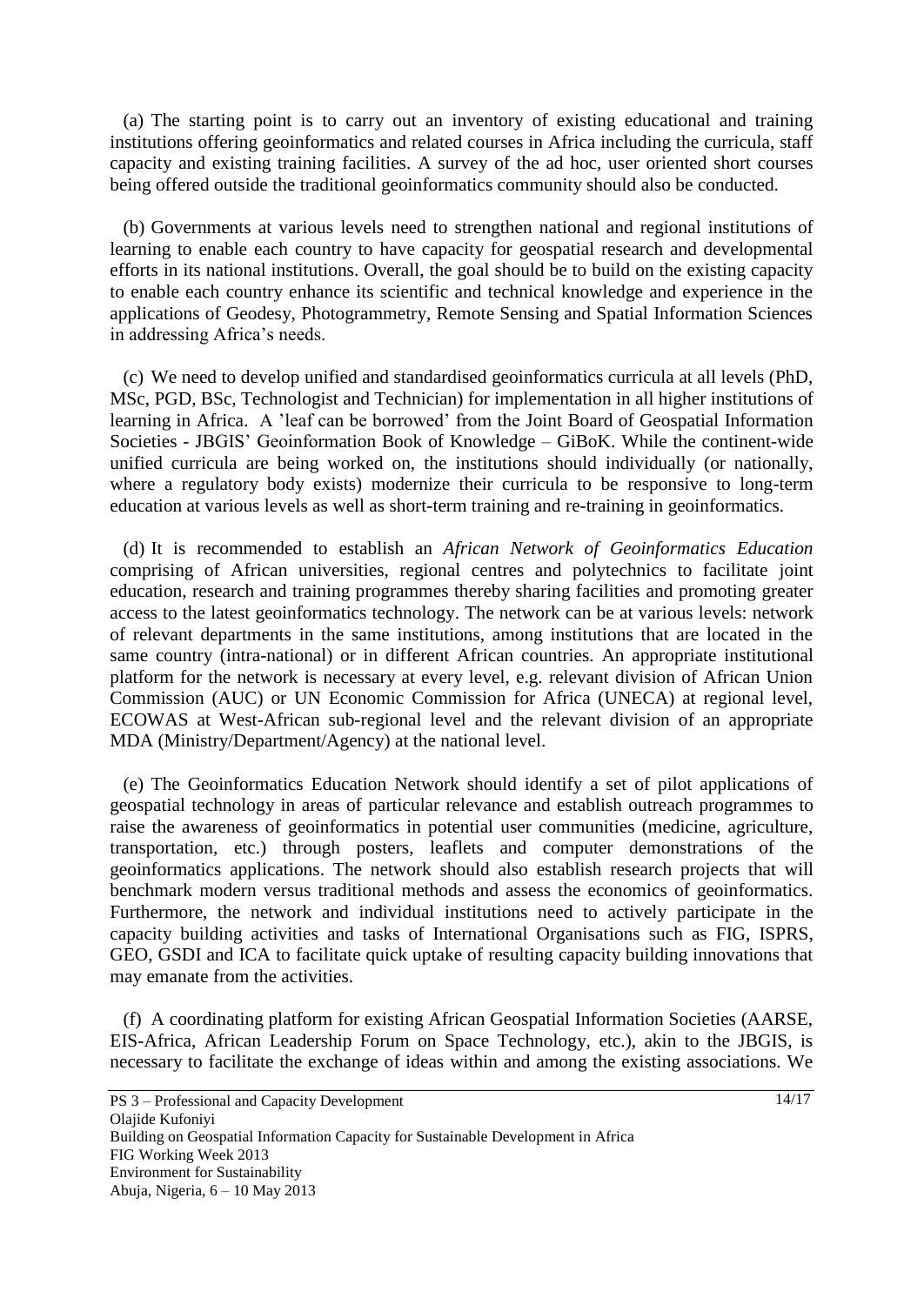should explore the possibility of expanding the existing biennial AARSE and AfricaGIS conferences to cater for the network of Geoinformatics Associations and include selected training modules in the conference. Such a coordinating organ can then be used to sustainably publish a regular regional Geoinformatics journal (e.g. *African Journal of Geoinformatics, AJG*), in English and French, to serve as a tool for distributing information and to build a larger sense of community between the many active national, regional and specialist communities.

(g) Furthermore, in-country execution of mapping and other GI-related projects should be encouraged to the level permitted by availability of infrastructure and capacity within the country. This as well as a "Local Content" clause should be incorporated in the national mapping and geoinformation policies to nurture indigenous talent and facilitate technology transfer. Involvement of indigenous private sector in the production and management of geospatial data through job outsourcing and public-private sector partnerships is also essential to create job opportunities for fresh graduates.

(h) To enable ICT infrastructure support, we need to encourage utilisation of regionally owned communication satellites through special pan-Africa price regime that will contribute to appreciable increase in the density as well as the bandwidth of Internet services to facilitate delivery of web-based education and e-Learning.

### **7. CONCLUSIONS**

Attempt has been made in this paper to highlight the need for enhancement of existing GI capacity in Africa. The paper reviewed the current status of GI and its impact on capacity building; challenges that are facing utilisation of GI capacity within the continent are also highlighted and ways of improving human capacity building and utilisation are proposed. Some of the activities and measures recommended include:

- Encouragement of joint GI education (north-south and south-south) and web based education/e-learning.
- Participation of national and regional GI institutions of learning and organisations in the capacity building activities and tasks of International Organisations such as ISPRS, GEO and FIG to facilitate quick uptake of resulting capacity building innovations that may emanate from the activities.
- Inventory of existing educational institutions offering geoinformatics and related courses in Africa including the curricula, staff capacity and existing training facilities.
- Strengthening of the institutions to enable each country to have capacity for research and developmental efforts.
- Standardisation of the curricula across the continent; and
- Encouragement of in-country execution of mapping and other GI-related projects to facilitate technology transfer.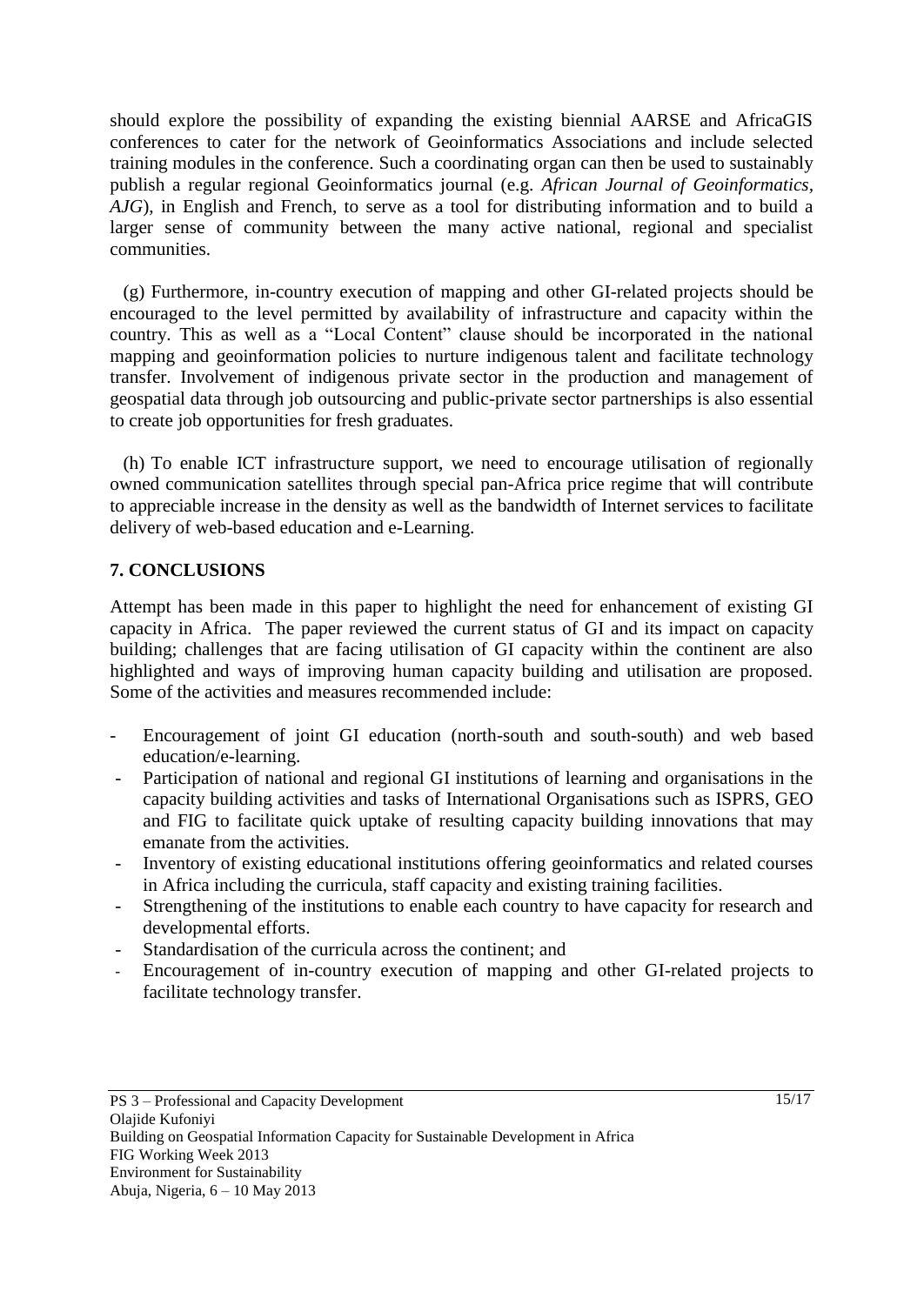#### **REFERENCES**

- CODIST-II (2011): *Report of the second meeting of the Committee on Development Information Science and Technology (CODIST*). UN-ECA, Addis Ababa, Ethiopia.
- Kufoniyi O. (1999): "Education requirements in Geospatial Information Technology". In: *Proc. Workshop on Surveying and Spatial Information Technology,* Lagos, University of Lagos, Nigeria
- Kufoniyi O., Bouloucos T. and Holland E. (2002): "Enabling capacity building in geospatial information production and management for sustainable land, environment and natural resources management in Africa through North-South education network. In: *Int. Archives of Photogrammetry, Remote Sensing and Spatial Information Sciences*, Vol. XXXIV, Part 6/W6, pp 17-19.
- Kufoniyi O. (2004): "Problem of curriculum development for geoinformation technology in Africa". *Chapter 10, Geoinformation for Sustainable Development in Africa,* Ayeni, O.O. et al (Eds.), p85-94, Lagos, African Association of Remote Sensing of the Environment (AARSE).
- Kufoniyi O. (2006a): "Demand for new geo-information science and earth observation education content & distribution in Africa". *4 th Executive Seminar for National Mapping Organisations*, ITC, Enschede, The Netherlands.
- Kufoniyi O. (2006b): "Improving capacity building in earth observation and geo-information science in Africa through educational networking". *IAPRS Vol. XXXVI, Part 6*, Tokyo, p289-294.
- Kufoniyi O. (2010): Cross-border education: experiences and challenges. In: *Proc. ISPRS Technical Commission VI Symposium*, Enschede, The Netherlands.
- Molenaar M. (2002): "Capacity building for Geoinformatics in Africa: an ITC perspective". In: *Int. Archives of Photogrammetry, Remote Sensing and Spatial Information Sciences*, Vol. XXXIV, Part 6/W6, pp 3-10.
- Edozie R.U. and A.A. Adebomehin (2013): "Devlopment and sustainability of NIGNET, the Nigerian GNSS Network and the relation with AFREF". *Proceedings FIG Working Week 2013 on Environment for Sustainability*, Abuja, Nigeria.
- Nkambwe, M. (2001): "EIS-AFRICA's model for training and capacity building". In: *Proc. Int. Conference on Spatial Information for Sustainable Development*, Nairobi, 2p.
- NUC (2009): National Universities Commission Monday Bulletin, Office of the Executive Secretary, National Universities Commission (NUC), Nigeria, Vol 4 No. 35 p.10
- Rüther, H. (2001): "EIS education in Africa The geomatics perspective". In: *Proc. Int. Conference on Spatial Information for Sustainable Development*, Nairobi.
- Solesi, A. (2005): Registrar, Surveyors Council of Nigeria. Personal Communication.
- SSTL (2011): SSTL successfully launches two further Earth observation satellites, [http://www.sstl.co.uk/news-and-events,](http://www.sstl.co.uk/news-and-events) Accessed 1<sup>st</sup> October 2011.
- UNECA (2001). The Future Orientation of Geoinformation Activities in Africa. Committee on Development Information (Geo-Information Subcommittee), United Nations Economic Commission for Africa (UNECA), Addis Ababa, 37p.
- USGS (2008): African Remote Sensing Study Aerial and Spaceborne ten-year trends. Global Marketing Insights, Inc. [www.globalinsights.com,](http://www.globalinsights.com/) Accessed February 2009

Wonnaccott R. (2013): A first processing of AFREF coordinates. African Geodetic Reference